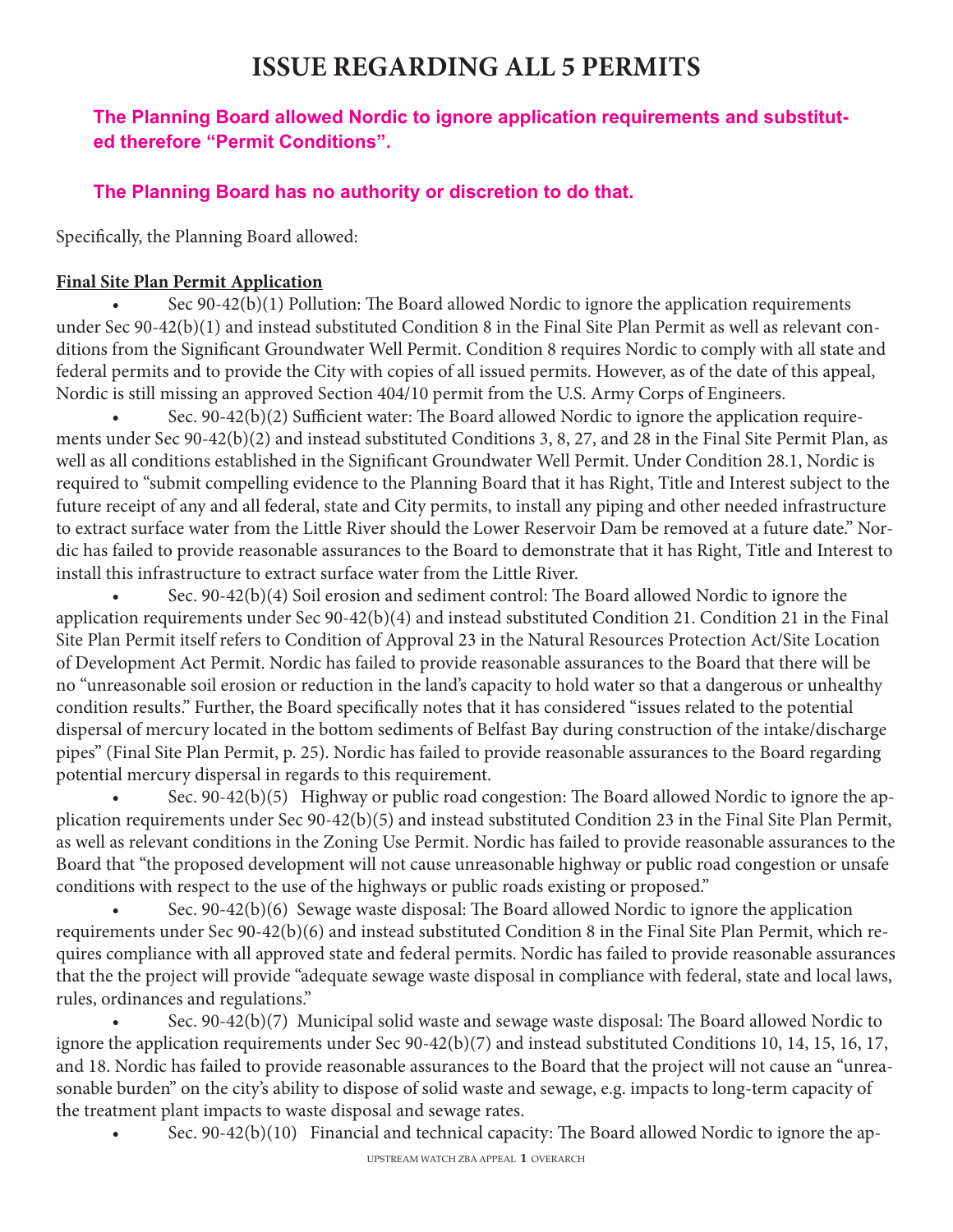plication requirements under Sec 90-42(b)(10) and instead substituted Conditions 12, 20, 21, 35, 36, and relevant conditions in the Significant Groundwater Well Permit. Nordic has failed to provide reasonable assurances to the Board regarding its "adequate financial and technical ability to develop the project." As the Board states in the Final Site Plan Permit, "Nordic does not currently have specific financing in place for the project" (p. 32).

• Sec. 90-42(b)(11) Surface waters; outstanding river segments: The Board allowed Nordic to ignore the application requirements under Sec 90-42(b)(11) and instead substituted Condition 22 in the Final Site Plan Permit, as well as relevant conditions in the NRPA/SLODA Permits. Nordic has failed to provide reasonable assurances to the Board regarding whether the proposed project "will not adversely affect the quality of that body of water or unreasonably affect the shoreline of that body of water."

• Sec. 90-42(b)(12) Groundwater: The Board allowed Nordic to ignore the application requirements under Sec 90-42(b)(12) and instead substituted relevant conditions in the Significant Groundwater Well Permit. Nordic has failed to provide reasonable assurances to the Board that the proposed project will not "alone or in conjunction with existing activities, adversely affect the quality or quantity of groundwater or any public or private water source."

• Sec. 90-42(b)(13) Flood areas: The Board allowed Nordic to ignore the application requirements under Sec 90-42(b)(13) and instead substituted Condition 22, as well as relevant conditions in the NRPA/SLO-DA Permits. Nordic has failed to provide reasonable assurances to the Board that the proposed project is or is not located in a "floodprone area" and that all structures will be constructed with their lowest floor at least two feet above the 100-year elevation.

Sec. 90-42(b)(16) Stormwater: The Board allowed Nordic to ignore the application requirements under Sec 90-42(b)(16) and instead substituted Condition 20. Condition 20 Stormwater Management requires Nordic to "construct all stormwater management improvements identified on the approved Site Plan to the standards identified in the Nordic Plans." Nordic has failed to provide reasonable assurances to the Board that the "standards identified in the Nordic Plans" are in compliance with local, state, and federal requirements for stormwater management. Condition 20 also references conditions in the NRPA/SLODA Permits, specifically regarding third-party inspections under Condition 23 and engineer oversight of stormwater infrastructure installation under Condition 26. Condition 20.4 requires Nordic to be "responsible for maintaining all stormwater improvements in good working condition," however the condition does not establish timelines for maintenance. Nordic has failed to provide reasonable assurances to the Board to ensure that stormwater management practices and structures will be maintained over the life of the project.

• Sec. 90-42(b)(18) Solid waste management: The Board allowed Nordic to ignore the application requirements under Sec 90-42(b)(18) and instead substituted Conditions 14, 15, 16, 17, and 18. Nordic has failed to provide reasonable assurances to the Board that the proposed project will provide for the "adequate disposal of solid wastes."

• Sec. 90-42(b)(19) Exterior lighting: The Board allowed Nordic to ignore the application requirements under Sec 90-42(b)(19) and instead substituted Condition 25.

• Sec. 90-42(b)(21) Noise: The Board allowed Nordic to ignore the application requirements under Sec 90-42(b)(21) and instead substituted Condition 19. Nordic has failed to provide reasonable assurances to the Board that the proposed project will "not create unreasonable interference with use and enjoyment of neighboring properties"?

• Sec. 90-42(b)(23) Landscaping: The Board allowed Nordic to ignore the application requirements under Sec 90-42(b)(23) and instead substituted Condition 26. Nordic has failed to provide reasonable assurances to the Board that the proposed project "breaks up parking areas, softens the appearance of the development and protects abutting properties from any significant adverse impacts of the development" in compliance with the standards enumerated in Chapter 98.

• Sec. 90-42(b)(25) Location of off-street parking: The Board allowed Nordic to ignore the application requirements under Sec 90-42(b)(25) and instead substituted Condition 24. Nordic has failed to provide reasonable assurances that the proposed project is in compliance with the standards enumerated in Chapter 98.

UPSTREAM WATCH ZBA APPEAL **2** OVERARCH • Sec. 90-42(b)(26) Hazardous waste: The Board allowed Nordic to ignore the application require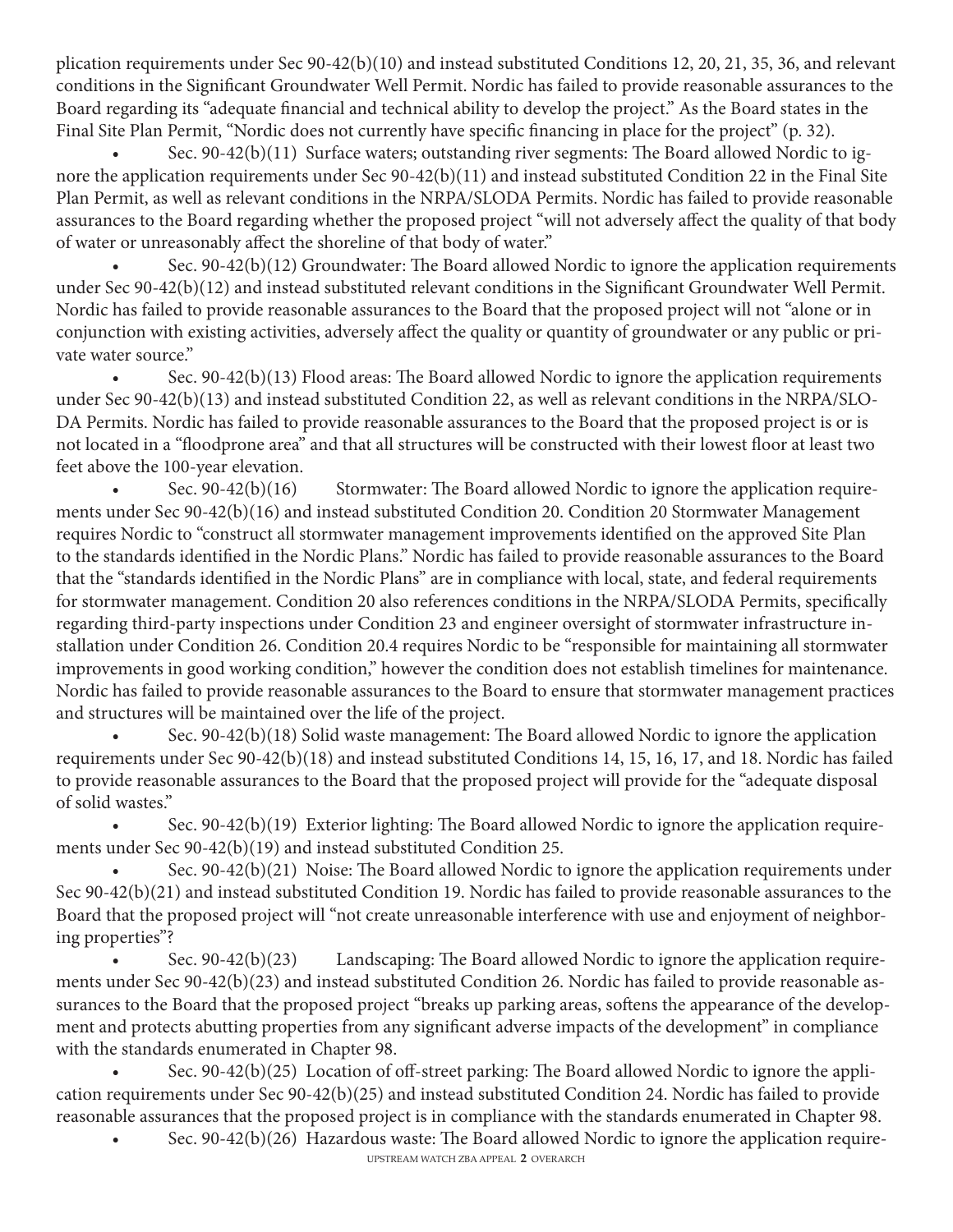ments under Sec 90-42(b)(26) and instead substituted Condition 17. Nordic has failed to provide reasonable assurances that the proposed project is "in compliance with state and federal laws and when hazardous waste is generated or stored on-site," particularly in light of the identified potential mercury dispersal in Belfast Bay (Final Site Plan Permit, p. 25).

Sec.  $90-42(b)(27)$  Prevention or control of air pollution: The Board allowed Nordic to ignore the application requirements under Sec 90-42(b)(27) and instead substituted Condition 12. The requirements of 90-42(b)(27) specifically state that "It is not the intent of this provision to merely require compliance with state or federal air quality standards, but rather to enforce a standard which may be more encompassing and strict than those state and federal standards as presently constituted." Under Condition 12.2, the Board specifically acknowledges that "[t]o date, however, Nordic has provided no specific information regarding the extent of improvements required to CMP's facilities, how such improvements (or lack thereof) could impact electrical service to Belfast and surrounding communities, when such improvements may be constructed and who will pay for such, and how such improvements may interface with Nordic's on-site power generation facilities." Further, the Board under Condition 12.2 goes on to state that "…only limited information has been provided to date to the Planning Board regarding Nordic's use of electricity…" Nordic has failed to provide reasonable assurances to the Board that the proposed project will not create "a substantial risk of air pollution, whether by dust, chemicals, odor or otherwise, which would pose a significant risk of harm to local populations within the city or injury to wildlife, vegetation or to property, or harm to use and enjoyment or surrounding property."

• Sec. 90-42(b)(29) Adequacy of waste disposal: The Board allowed Nordic to ignore the application requirements under Sec 90-42(b)(29) and instead substituted Conditions 10, 14, 15, 16, 17, and 18. Nordic has failed to provide reasonable assurances to the Board that "all quantities and types of waste generated by the proposed use can be dealt with and disposed of while maintaining safe and healthful conditions."

• Sec. 90-42(b)(30) Additional standards: The Board allowed Nordic to ignore the application requirements under Sec 90-42(b)(30) and instead substituted Condition 8, as well as referencing all relevant conditions in the Site Plan Permit, Zoning Use, Shoreland, Significant Groundwater Well, and Intake/Discharge Permits.

#### **Significant Groundwater Well Permit**

• City Performance Standards identified in Chapter 102, Zoning, Article VIII, Supplementary District Regulations, Division 7, Significant Groundwater Well Permits, Section 102-1079, Performance Standards – Requirement 7 as identified in Significant Groundwater Well Permit: The Board allowed Nordic to ignore the application requirements under Requirement 7 and instead substituted Condition 9. This performance standard specifically authorizes the Board to "establish the maximum daily, weekly, monthly and annual quantity of groundwater that may be extracted." Nordic has failed to provide reasonable assurances that it will comply with the extraction rate identified by the City under Condition 9.

• City Performance Standards identified in Chapter 102, Zoning, Article VIII, Supplementary District Regulations, Division 7, Significant Groundwater Well Permits, Section 102-1079, Performance Standards – Requirement 8 as identified in Significant Groundwater Well Permit: The Board allowed Nordic to ignore the application requirements under Requirement 8 and instead substituted Condition 12 and Condition 35 in the Final Site Plan Permit. Nordic has failed to provide reasonable assurances or "demonstrate that it possesses the expertise and financial resources to construct and operate the requested significant groundwater wells and to adhere to the conditions of approval adopted by the City Planning Board."

#### **Intake/Discharge Permit**

• Chapter 102, Zoning, Section 102-1138, (2) and Chapter 82, Shoreland, Division 17, (2): The Board allowed Nordic to ignore the application requirements under Chapter 102, Zoning, Section 102-1138, (2) and Chapter 82, Shoreland, Division 17, (2) and instead substituted Conditions 6 and 7 of the Intake/Discharge Permit. Nordic has failed to provide reasonable assurances that it will restore the area disturbed by installation of the intake/discharge pipe "so as to prevent both short-term and long-term soil erosion and sedimentation and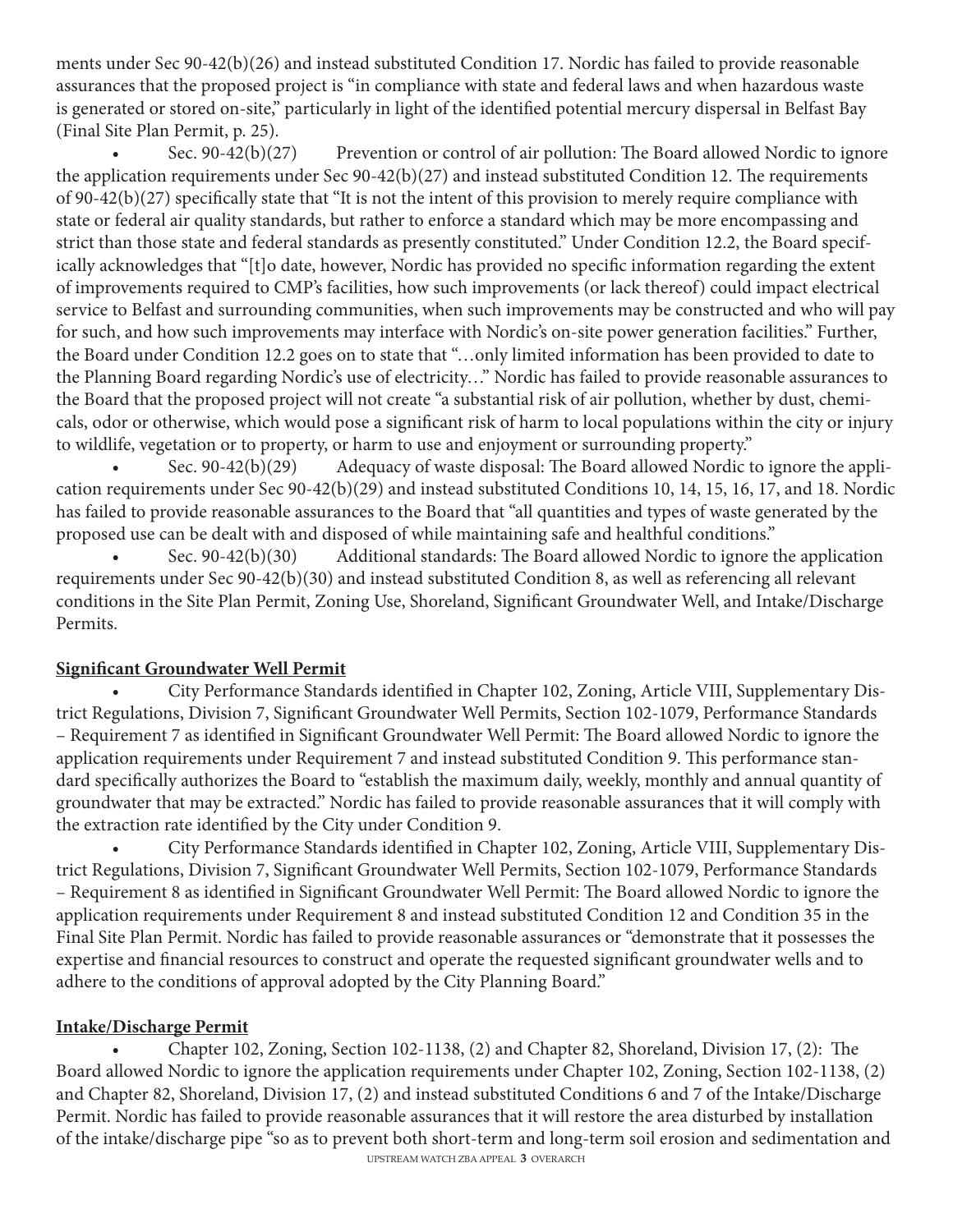the area is revegetated to present a natural appearance that is consistent with the surrounding area."

• Chapter 102, Zoning, Section 102-1138, (4) and Chapter 82, Shoreland, Division 17, (4): The Board allowed Nordic to ignore the application requirements under Chapter 102, Zoning, Section 102-1138, (4) and Chapter 82, Shoreland, Division 17, (4) and instead substituted Condition 1. As stated previous regarding Condition 8 of the Final Site Plan Permit, as of the date of this appeal, Nordic is still missing an approved Section 404/10 permit from the U.S. Army Corps of Engineers. Nordic has failed to provide "evidence" or reasonable assurances "that they can or have obtained any and all state and federal permits associated with the location and operation of the proposed water intake or discharge, including ongoing monitoring, that may be required."

### **Zoning Use Permit**

• Chapter 102, Article VIII, Supplementary District Regulations

o Division 2. Sec. 102-940, Supplementary District Regulations – Screening of Outside Storage Areas – Dumpsters: The Board allowed Nordic to ignore the application requirements under Sec. 102-940 and instead substituted Condition 14.

o Division 3. Sec. 102-961, Supplementary District Regulations – Off-Street Parking Facilities – Required Facilities: The Board allowed Nordic to ignore the application requirements under Sec. 102-961 and instead substituted Condition 24 in this permit and the Site Plan Permit.

o Division 7. Significant Groundwater Wells: The Board allowed Nordic to ignore the application requirements under Division 7 and instead substituted all conditions under the Significant Groundwater Well Permit.

• Chapter 102, Zoning, Article IX, Performance Standards, Division 2, Environmental Performance **Standards** 

o Sec. 102-1123 Erosion control: The Board allowed Nordic to ignore the application requirements under Section 102-1123 and instead substituted Condition 21.

Sec. 102-1124 Control of stormwater run-off: The Board allowed Nordic to ignore the application requirements under Section 102-1124 and instead substituted Condition 20.

Sec. 102-1125(a) and (b) Wastewater pollution: The Board allowed Nordic to ignore the application requirements under Section 102-1125(a) and (b) and instead substituted Condition 10. Nordic has failed to provide reasonable assurances that wastewater discharged into the City's sewers "shall be in such quantities and/ or of such quality as to be compatible with federal and state standards and in compliance with Chapter 62, Article II (of the City Code of Ordinances)."

o Sec. 102-1125 (c) Wastewater pollution: The Board allowed Nordic to ignore the application requirements under Section 102-1125(c) and instead substituted Condition 8, as well as relevant conditions in the Significant Groundwater Well Permit, Intake/Discharge Permit, Site Plan Permit, and Shoreland Permit. As of the date of this appeal, Nordic is still missing an approved Section 404/10 permit from the U.S. Army Corps of Engineers.

Sec. 102-1126 Air pollution: The Board allowed Nordic to ignore the application requirements under Section 102-1126 and instead substituted Condition 12 and 39. Nordic has failed to provide reasonable assurances to the Board that the proposed project would not "cause emission of dust, fly ash, fumes, vapors or gases which will have an adverse impact on human health, animals, vegetation, or property, or strain persons or property, at any point beyond the lot line of the commercial or industrial establishment creating that emission."

o Sec. 102-1127 Odors: The Board allowed Nordic to ignore the application requirements under Section 102-1127 and instead substituted Conditions 14, 15, 16, 17, and 18. Nordic has failed to provide reasonable assurances to the Board that the proposed project will not "produce noxious or harmful odors perceptible beyond the lot lines, either at ground or habitable elevation."

Sec. 102-1128 Glare: The Board allowed Nordic to ignore the application requirements under Section 102-1128 and instead substituted Condition 25.

Sec. 102-1129 Noise: The Board allowed Nordic to ignore the application requirements under Section 102-1129 and instead substituted Condition 19.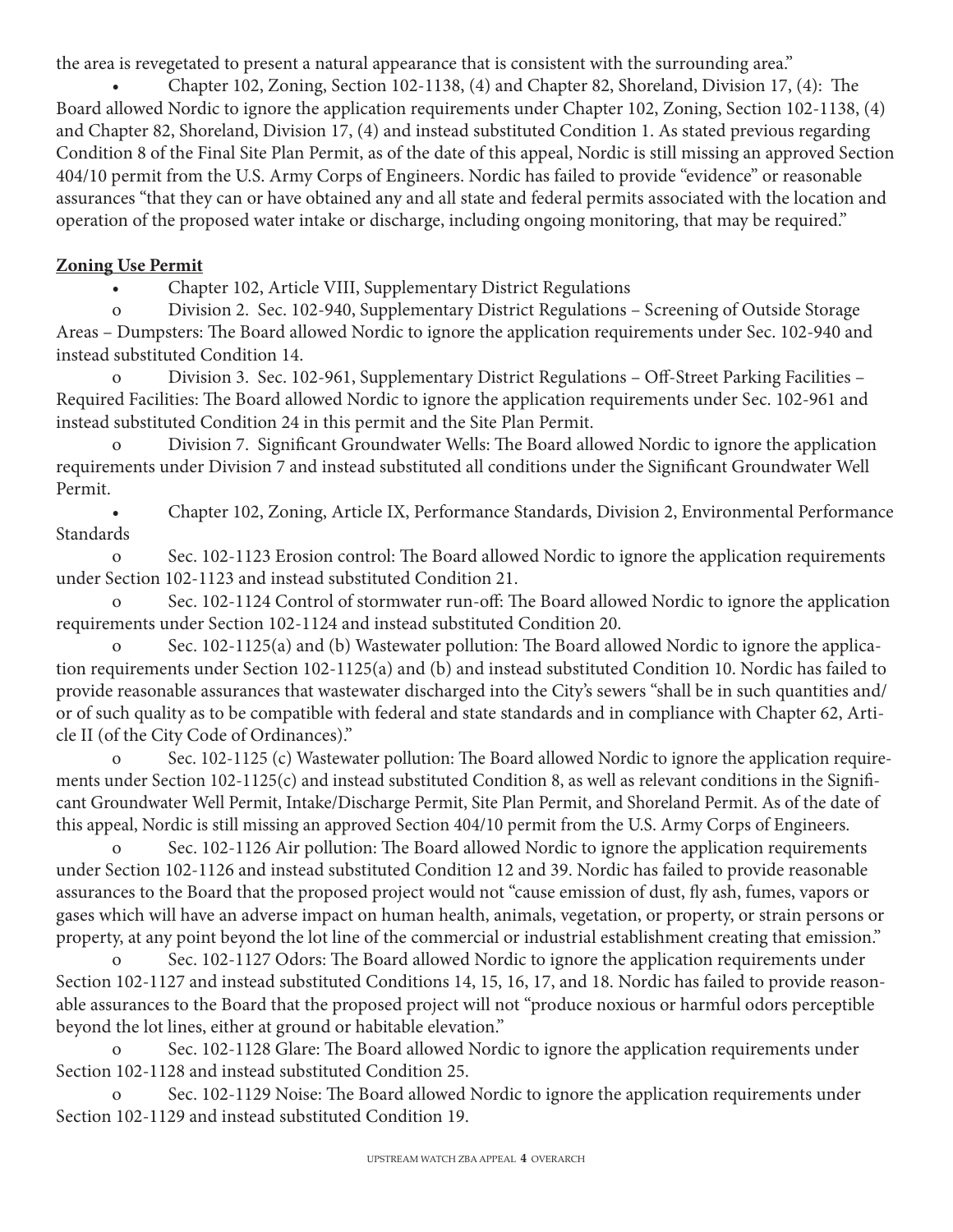o Sec. 102-1130 Gravel extraction: The Board allowed Nordic to ignore the application requirements under Section 102-1130 and instead substituted Condition 21. Nordic has failed to provide reasonable assurances to the Board that the proposed project will comply with the Site Location Law, 38 M.R.S.A. §§ 481- 490, and department of environmental protection regulations pursuant to the Site Location Development Law, 38 M.R.S.A. chapters 371-377, and the provisions of chapter 90, pertaining to site plan review.

Sec. 102-1131 Heating systems and oil storage tanks: The Board allowed Nordic to ignore the application requirements under Section 102-1131 and instead substituted Condition 31.

Sec. 102-1134 Uses in wetlands: The Board allowed Nordic to ignore the application requirements under Section 102-1134 and instead substituted Condition 22.

o Sec. 102-1135 Uses in floodplains: The Board allowed Nordic to ignore the application requirements under Section 102-1135 and instead substituted Condition 29 and relevant conditions in the Shoreland Permit.

o Sec. 102-1137. Significant Water Intake and Significant Water Discharge/Outfall Pipes: The Board allowed Nordic to ignore the application requirements under Section 102-1137 and instead substituted relevant conditions in the Intake/Discharge Permit.

#### Shoreland Permit

• Section 82-56(1) Will not result in unsafe conditions: The Board allowed Nordic to ignore the application requirements under Section 82-56(1) and instead substituted Condition 29 in the Site Plan Permit and Zoning Use Permit. Nordic has failed to provide reasonable assurances to the Board that the proposed project will "not result in unsafe conditions," particularly in regards to the Upper Reservoir Dam on the Little River.

• Section 82-56(2) Will not result in water pollution, erosion, or sedimentation to surface waters: The Board allowed Nordic to ignore the application requirements under Section 82-56(2) and instead substituted relevant conditions in this Permit regarding erosion and sediment control as well as stormwater management.

• Section 82-56(3) Will adequately provide for the disposal of all wastewater: The Board allowed Nordic to ignore the application requirements under Section 82-56(3) and instead substituted conditions identified in the MEDPES Permit and Waste Discharge License (issued November 19, 2020) and relevant conditions in the Site Plan Permit requiring Nordic to comply with its MEPDES Permit.

• Section 82-56(5) Will conserve shoreland vegetation: The Board allowed Nordic to ignore the application requirements under Section 82-56(5) and instead substituted conditions in the Shoreland Permit and the Site Plan Permit that require the City's purchase of land adjacent to the lower reservoir of the Little River (24 acres in Belfast and 16 acres in Northport). Nordic has failed to provide reasonable assurances that the proposed project "will conserve shoreland vegetation."

• Section 82-56(10) Will avoid problems associated with floodplain development and use: The Board allowed Nordic to ignore the application requirements under Section 82-56(10) and instead substituted Condition 29.

#### **ARGUMENT:**

It is axiomatic that administrative agencies have only that authority provided to them by the legislative bodies that created them. Administrative agencies have no "inherent" powers.

The Belfast Planning Board is charged with the duty to review land-use applications and to determine if those applications meet the application requirements of the Code sections under which applications are filed. The various sections of the Belfast Code provide application requirements. Where an applicant fails to submit sufficient information to demonstrate it meets all the application requirements, the board must deny the application. Where an applicant submits to the planning board sufficient information to demonstrate it meets all of the application requirements of the code sections under which